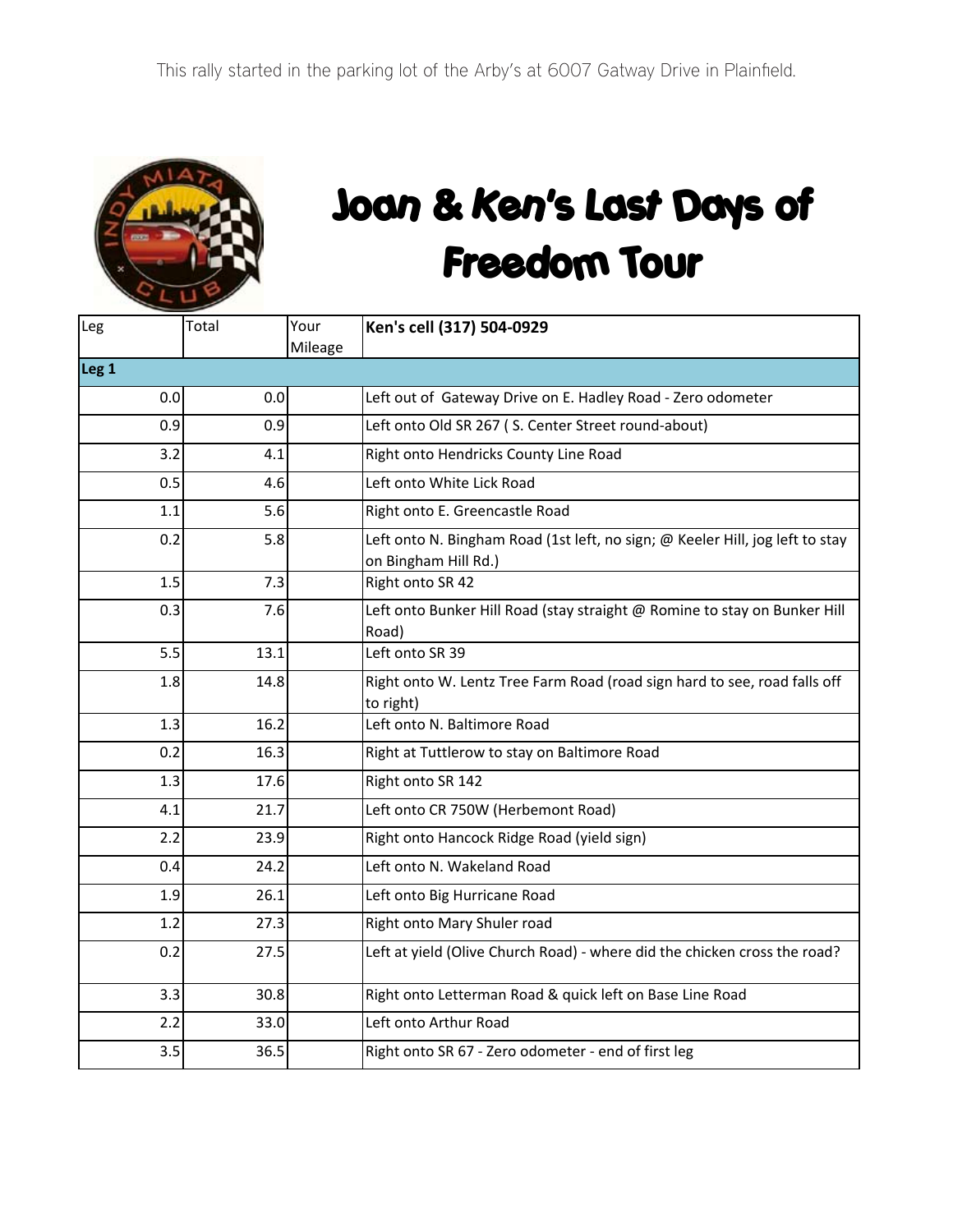| Leg 2 - Let's call this a transition stage. If your navigator wants to take a nap, now is a good time<br>to do so. Still nice scenery, but better roads are to come. |      |                                                                                                                                                                   |  |  |  |
|----------------------------------------------------------------------------------------------------------------------------------------------------------------------|------|-------------------------------------------------------------------------------------------------------------------------------------------------------------------|--|--|--|
| 8.0                                                                                                                                                                  | 8.0  | Right onto SR 43 / US 231                                                                                                                                         |  |  |  |
| 4.4                                                                                                                                                                  | 12.3 | Left onto S. Cataract Road                                                                                                                                        |  |  |  |
| 2.6                                                                                                                                                                  | 14.9 | Right at hairpin to stay on Cataract Road                                                                                                                         |  |  |  |
| 0.4                                                                                                                                                                  | 15.3 | Bear right to stay on Cataract Road                                                                                                                               |  |  |  |
| 1.7                                                                                                                                                                  | 16.9 | Cataract Falls Covered Bridge on Left - we won't be stopping here for luch<br>today, got to keep moving on.                                                       |  |  |  |
| 3.0 <sub>l</sub>                                                                                                                                                     | 20.0 | Left at SR 43 / US 231                                                                                                                                            |  |  |  |
| 3.3                                                                                                                                                                  | 23.3 | Left onto CR 1200 S                                                                                                                                               |  |  |  |
| 0.9                                                                                                                                                                  | 24.2 | Right onto SR 42                                                                                                                                                  |  |  |  |
| 1.6                                                                                                                                                                  | 25.8 | Left onto SR 43 / US 231 - Welcome to Cloverdale; there are numerous<br>places to stop and use the facilities, top up your tank, or just kick back for<br>awhile. |  |  |  |
| 2.4                                                                                                                                                                  | 28.2 | Zero odometer at I-70 underpass - End of Leg 2                                                                                                                    |  |  |  |